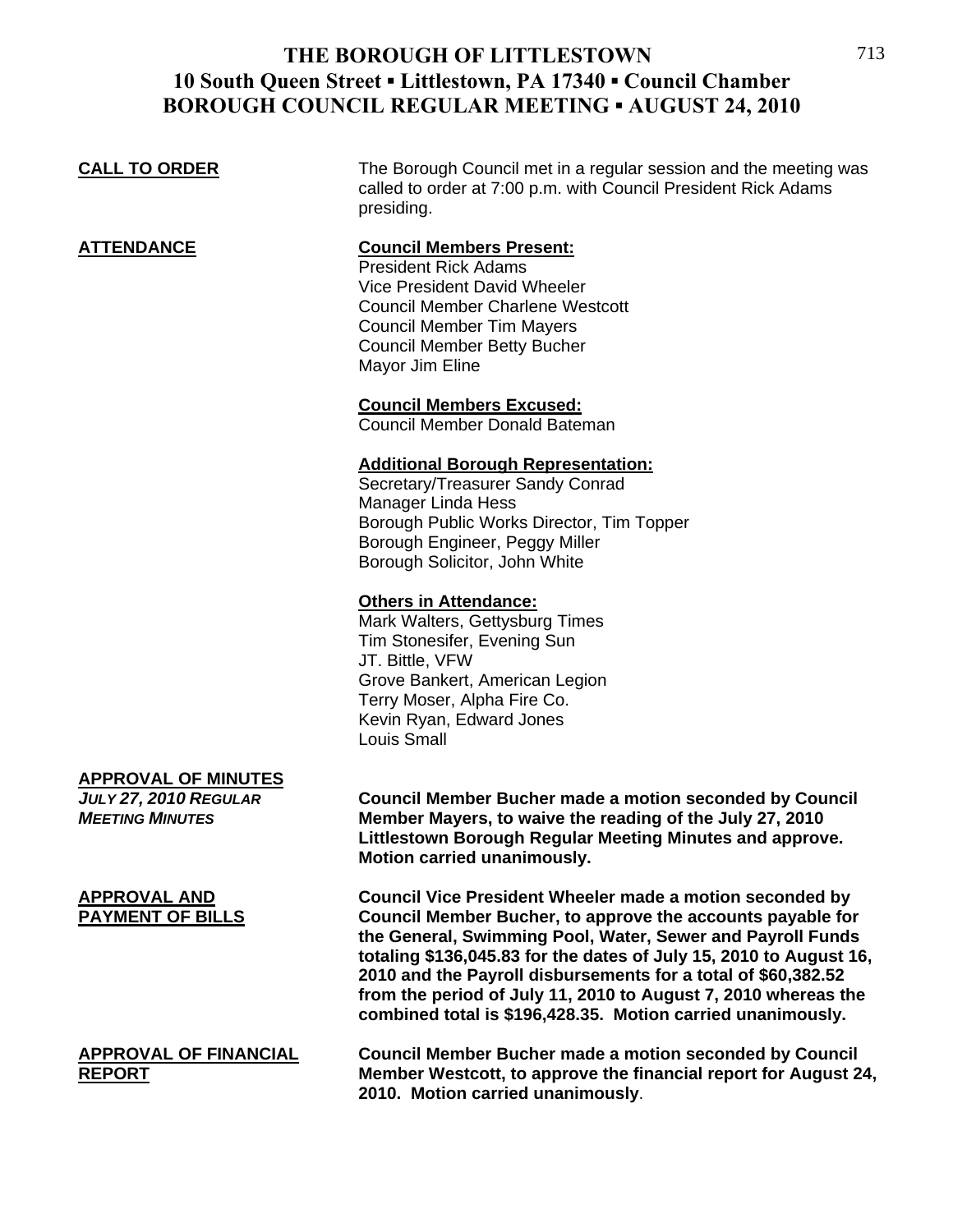| <b>2010 BUDGET AMENDMENTS</b>                                       | <b>Council Member Bucher made a motion seconded by Council</b><br>Vice President Wheeler, to approve the 2010 budget<br>amendments as presented. Motion carried unanimously.                                                                                                                                                                                                 |
|---------------------------------------------------------------------|------------------------------------------------------------------------------------------------------------------------------------------------------------------------------------------------------------------------------------------------------------------------------------------------------------------------------------------------------------------------------|
| <b>RESERVE SAVINGS ACCOUNT</b><br><b>REPORT</b>                     | Council Vice President Wheeler made a motion, seconded by<br><b>Council Member Bucher, to approve the Reserve Savings</b><br>Account from August 24, 2010. Motion carried unanimously.                                                                                                                                                                                       |
| <b>NEW BUSINESS</b>                                                 |                                                                                                                                                                                                                                                                                                                                                                              |
| <b>KVS FINANCIAL SOFTWARE</b>                                       | <b>Council Vice President Wheeler made a motion seconded by</b><br>Council Member Mayers, to approve the purchase the KVS<br>Financial Software Package in the amount of \$38,921.00. Motion<br>carried 3-2 in favor with the Council Vice President Wheeler and<br>Council Member Mayers casting the opposing votes.                                                        |
| <b>HRG PROPOSAL FOR QUARRY</b>                                      | <b>Council Member Mayers made a motion seconded by Council</b><br>Vice President Wheeler, to approve the proposal in the amount<br>of \$4,400 to perform an assessment of the quarry to determine<br>operational and maintenance deficiencies. Motion carried 3-2 in<br>favor with Council Vice President Wheeler and Council Member<br>Westcott casting the opposing votes. |
| <b>HRG SCOPE OF SERVICES FOR</b><br><b>SEWER TO ST. JOHN'S ROAD</b> | <b>Council Member Bucher made a motion seconded by Council</b><br>Vice President Wheeler, to approve the HRG, Inc. to provide a<br>scope of service for sanitary sewer and potable water lines<br>extensions to three terminal properties on St. John's Road at<br>\$11,200.00. Motion carried 4-1 in favor with Council Member<br>Westcott casting the opposing vote.       |
| <b>NEW BUSINESS</b>                                                 |                                                                                                                                                                                                                                                                                                                                                                              |
| <b>NEW COPIER FOR POLICE DEPT.</b>                                  | Council Vice President Wheeler made a motion seconded by<br>Council Member Westcott, to approve the Leasing of a copier for<br>the Littlestown Police Department at \$141.81 per month for 60<br>months. Motion carried unanimously.                                                                                                                                         |
| 2011 UNIFORM AND<br><b>NON-UNIFORM MMO'S</b>                        | Council Vice President Wheeler made a motion seconded by<br>Council Member Mayers, to approve the 2011 Police Pension<br>Plan MMO in the amount of \$63,317.24 and the 2011 Non-<br>Uniform Pension Plan MMO in the amount of \$30,956.00. Motion<br>carried unanimously.                                                                                                    |
| <b>NEW OXFORD BOROUGH AS</b><br>"PEG" REPRESENTATIVE                | Council Vice President Wheeler made a motion seconded by<br>Council Member Westcott, to approve New Oxford Borough as<br>"PEG" (Local Public, Education and Government Media Outlet)<br>Representative for Adams and York County. Motion carried 5-2<br>in favor with Council Vice President Wheeler and Council<br>Member Mayers casting the opposing votes.                |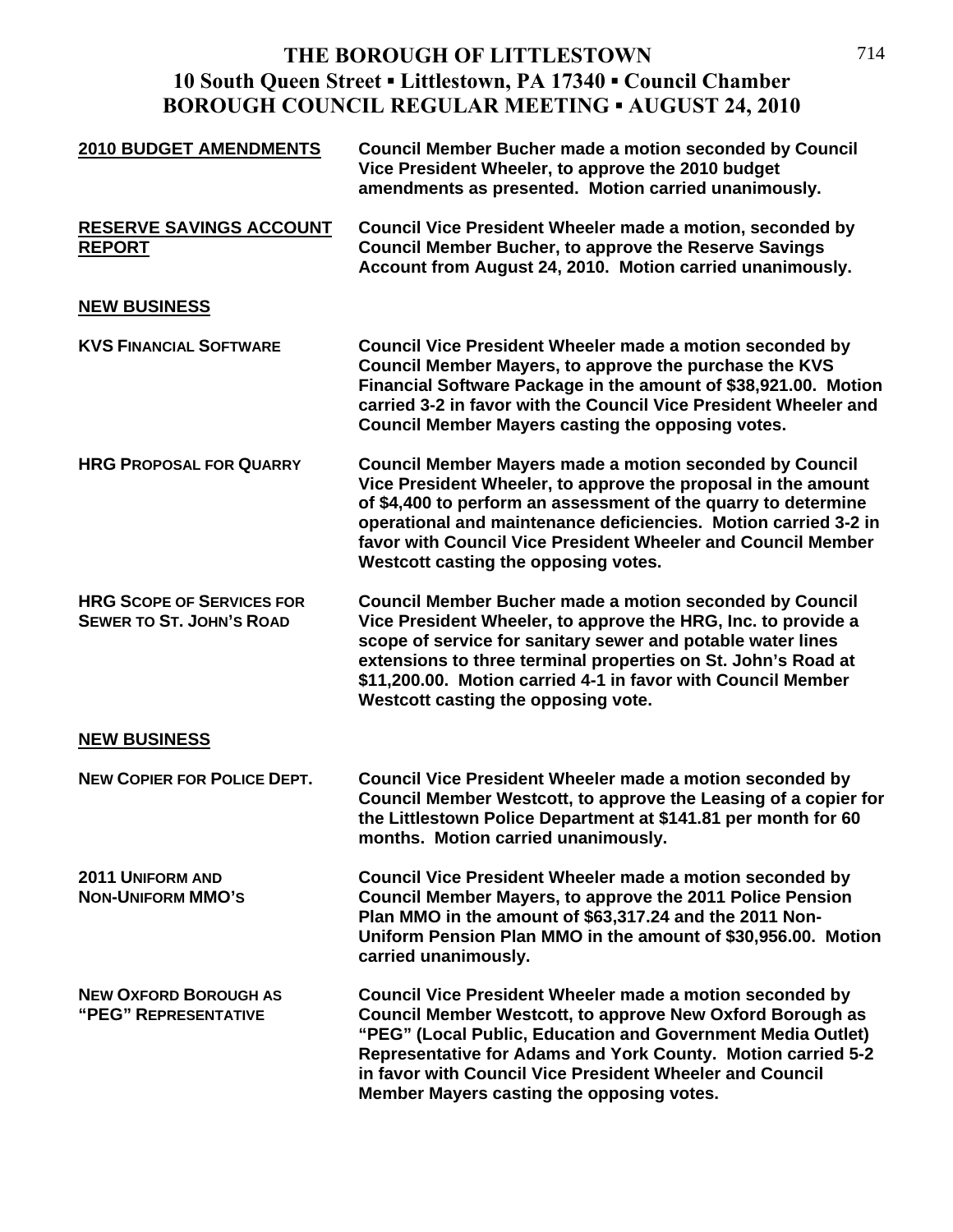### **REPORTS**

| <b>BOROUGH MANAGER</b>                                      | Borough Manager, Linda Hess, submitted her report earlier to<br>Council. Council Member Mayers was concerned with the fact that<br>the Managers report stated that there was no activities back at the<br>pool such as pool hops. Council Member Mayers stated that the pool<br>has always had pool hops and wanted to know the reason why none<br>were schedule this year. Manager Hess stated that the Recreation<br>did not approve any activities.                                                                                                                                                                                                                                                                                                                                                                                                                                                      |
|-------------------------------------------------------------|-------------------------------------------------------------------------------------------------------------------------------------------------------------------------------------------------------------------------------------------------------------------------------------------------------------------------------------------------------------------------------------------------------------------------------------------------------------------------------------------------------------------------------------------------------------------------------------------------------------------------------------------------------------------------------------------------------------------------------------------------------------------------------------------------------------------------------------------------------------------------------------------------------------|
| <b>MAYOR</b>                                                | Mayor James Eline submitted his report earlier and commended<br>everyone for their hard work and participation with the Good Old<br>Days.                                                                                                                                                                                                                                                                                                                                                                                                                                                                                                                                                                                                                                                                                                                                                                   |
| <b>POLICE CHIEF</b>                                         | Chief of Police, Charles Kellar, submitted his report earlier to Council.<br>He further stated that there is an issue with Ms. Westcott's driveway<br>in Heritage Hills II. Chief Kellar did a study on the driveway and the<br>way the driveway sits it is impossible to see pedestrians and on<br>coming traffic when backing out. There is also a mailbox that sits<br>back on the sidewalk that belongs to the neighbor and the United<br>States Postal Service will not back their vehicle up to put the mail in<br>the mailbox. Chief Kellar is recommending painting the<br>approximated 20 foot section of curbing yellow so no one is able to<br>park there because it is safety issue. Manager Hess stated that she<br>has three addresses that also have the same problem. Council<br>President Adams asked Manager Hess to get the three addresses<br>and present it at Council's next meeting. |
| <b>DIRECTOR OF PUBLIC WORKS</b>                             | Borough Director of Public Works, Tim Topper, submitted his report<br>earlier to Council. Council President Adams informed Mr. Topper to<br>start providing well reports to Council.                                                                                                                                                                                                                                                                                                                                                                                                                                                                                                                                                                                                                                                                                                                        |
| <b>BOROUGH SOLICITOR</b>                                    | Solicitor White asked Council for permission to move forward with the<br>next step in the Lien process, "Writ of Execution", on six properties.                                                                                                                                                                                                                                                                                                                                                                                                                                                                                                                                                                                                                                                                                                                                                             |
| <b>WRIT OF EXECUTION</b>                                    | <b>Council Member Mayers made a motion seconded by Council</b><br>Member Westcott, to direct Solicitor White to start the Writ of<br>Execution process on six properties. Motion carried<br>unanimously.                                                                                                                                                                                                                                                                                                                                                                                                                                                                                                                                                                                                                                                                                                    |
| <b>REVISED ELECTRONIC MESSAGE</b><br><b>BOARD ORDINANCE</b> | <b>Council Member Bucher made a motion seconded by Council</b><br>Member Mayers, to approve the re-advertisement of the<br>amended Electronic Sign Ordinance. Motion carried 1 - 4 not in<br>favor with Council Member Mayers, Council Member Bucher,<br><b>Council President Adams, Council Vice President Wheeler and</b><br><b>Council Member Bucher casting the opposing votes.</b>                                                                                                                                                                                                                                                                                                                                                                                                                                                                                                                     |
|                                                             | Council Vice President Wheeler made a motion seconded by<br>Council Member Bucher, to postpone the re-advertisement of<br>the amended Electronic Sign Ordinance for further study.<br>Motion carried 3-2 in favor with Council President Adams and<br>Council Member Westcott casting the opposing votes.                                                                                                                                                                                                                                                                                                                                                                                                                                                                                                                                                                                                   |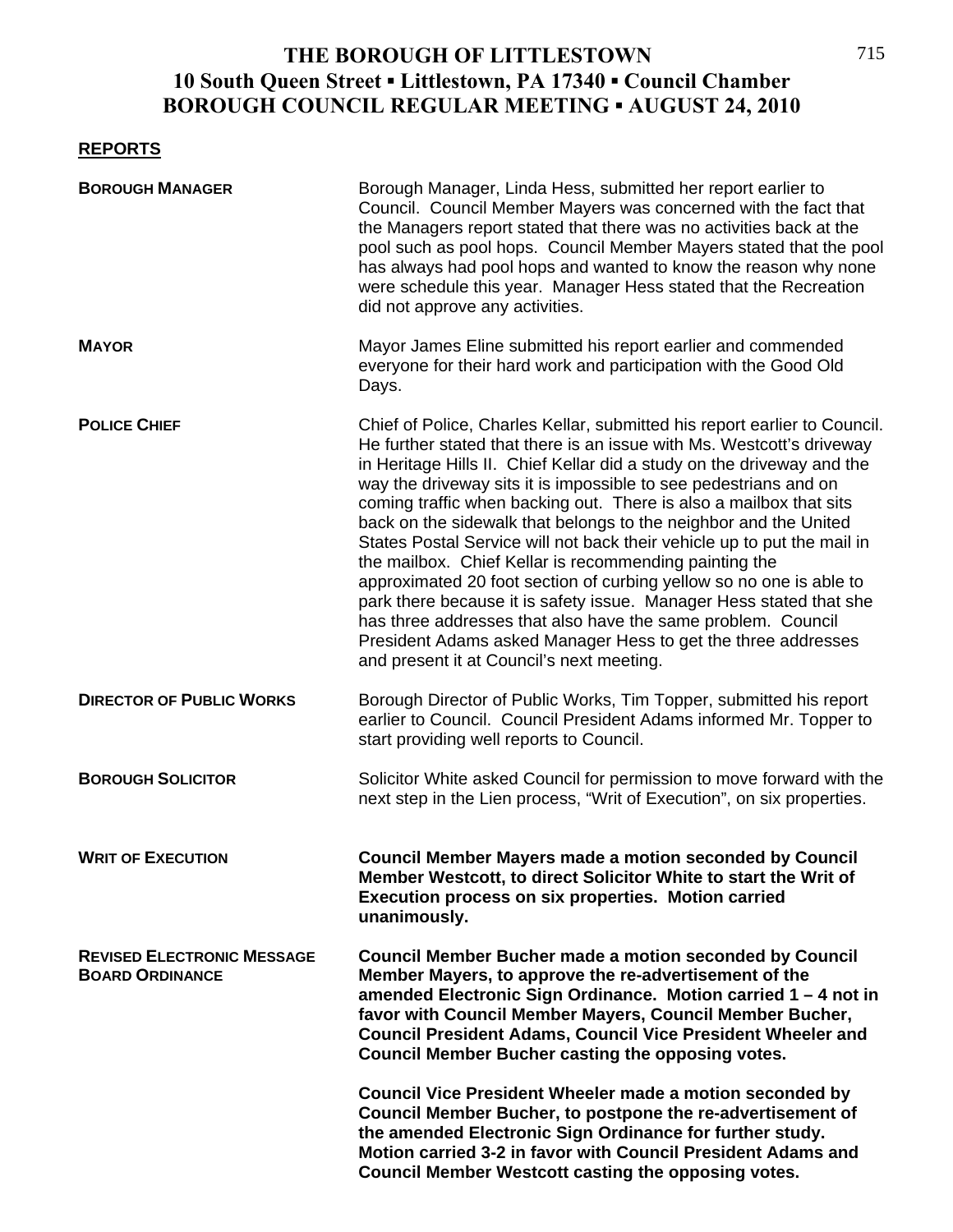| <b>APPROVAL OF REPORTS</b>                                               | Council Vice President Wheeler made a motion seconded by<br>Council Member Bucher, to approve the reports as written.<br>Motion carried unanimously.                                                                                                                                                                                                                                                                                          |
|--------------------------------------------------------------------------|-----------------------------------------------------------------------------------------------------------------------------------------------------------------------------------------------------------------------------------------------------------------------------------------------------------------------------------------------------------------------------------------------------------------------------------------------|
| <b>REPORTS OF BOARDS.</b><br><b>COMMITTEES AND</b><br><b>COMMISSIONS</b> |                                                                                                                                                                                                                                                                                                                                                                                                                                               |
| <b>RECREATION BOARD</b>                                                  |                                                                                                                                                                                                                                                                                                                                                                                                                                               |
| <b>CANCER RELAY</b>                                                      | <b>Council Member Mayers made a motion seconded by Council</b><br>Vice President Wheeler, to approve the recommendation from<br>the Recreation Board to approve the request from Pam Boyd<br>representing Cancer relay for Life for a Car Show on October 3,<br>2010 to be held at the upper parking lots of the swimming pool<br>contingent upon the proper paperwork being submitted wit the<br>Borough Office. Motion carried unanimously. |
| <b>PLANNING COMMISSION</b>                                               | Action regarding the Electronic Sign Ordinance was taken under the<br>Borough Solicitors report.                                                                                                                                                                                                                                                                                                                                              |
| <b>CIVIL SERVICE COMMISSION</b>                                          | Council Member Mayers stated that there was nothing to report.                                                                                                                                                                                                                                                                                                                                                                                |
| <b>COMMUNITY RELATIONS</b><br><b>COMMITTEE</b>                           | Council Vice President Wheeler stated that there was nothing to<br>report                                                                                                                                                                                                                                                                                                                                                                     |
| <b>FINANCE COMMITTEE</b>                                                 | Council President Adams stated that the budget process has begun.                                                                                                                                                                                                                                                                                                                                                                             |
| <b>HEALTH &amp; SAFETY</b><br><b>COMMITTEE</b>                           | Council Member Westcott stated that there was nothing to report.                                                                                                                                                                                                                                                                                                                                                                              |
| PERSONNEL COMMITTEE                                                      | Council Member Bucher stated that there was nothing to report.                                                                                                                                                                                                                                                                                                                                                                                |
| <b>UNION/POLICE CONTRACT</b><br><b>COMMITTEE</b>                         | Council President Adams stated that it is still in the process of being<br>worked on.                                                                                                                                                                                                                                                                                                                                                         |
| <b>PROPERTY &amp; SUPPLY</b><br><b>COMMITTEE</b>                         | Council Member Bateman stated that there was nothing to report.                                                                                                                                                                                                                                                                                                                                                                               |
| UTILITIES/1&I COMMITTEE                                                  | Council Member Mayers stated that there was nothing to report.                                                                                                                                                                                                                                                                                                                                                                                |
| <b>YORK ADAMS TAX BUREAU</b>                                             |                                                                                                                                                                                                                                                                                                                                                                                                                                               |
| <b>2009 TAX YEAR RECONCILIATION</b>                                      | <b>Council Vice President Wheeler made a motion seconded by</b><br>Council Member Westcott, to deduct the \$22,317.09 owed back<br>to the York Adams Tax Bureau for overpayment of Earned<br>Income Taxes from the August 31 <sup>st</sup> and November 30 <sup>th</sup> 2010<br>distributions. Motion carried unanimously.                                                                                                                   |
| <b>COUNCIL OF GOVERNMENT</b>                                             | Council Vice President Wheeler stated that there was a meeting and<br>at this time there is not a whole lot going on.                                                                                                                                                                                                                                                                                                                         |